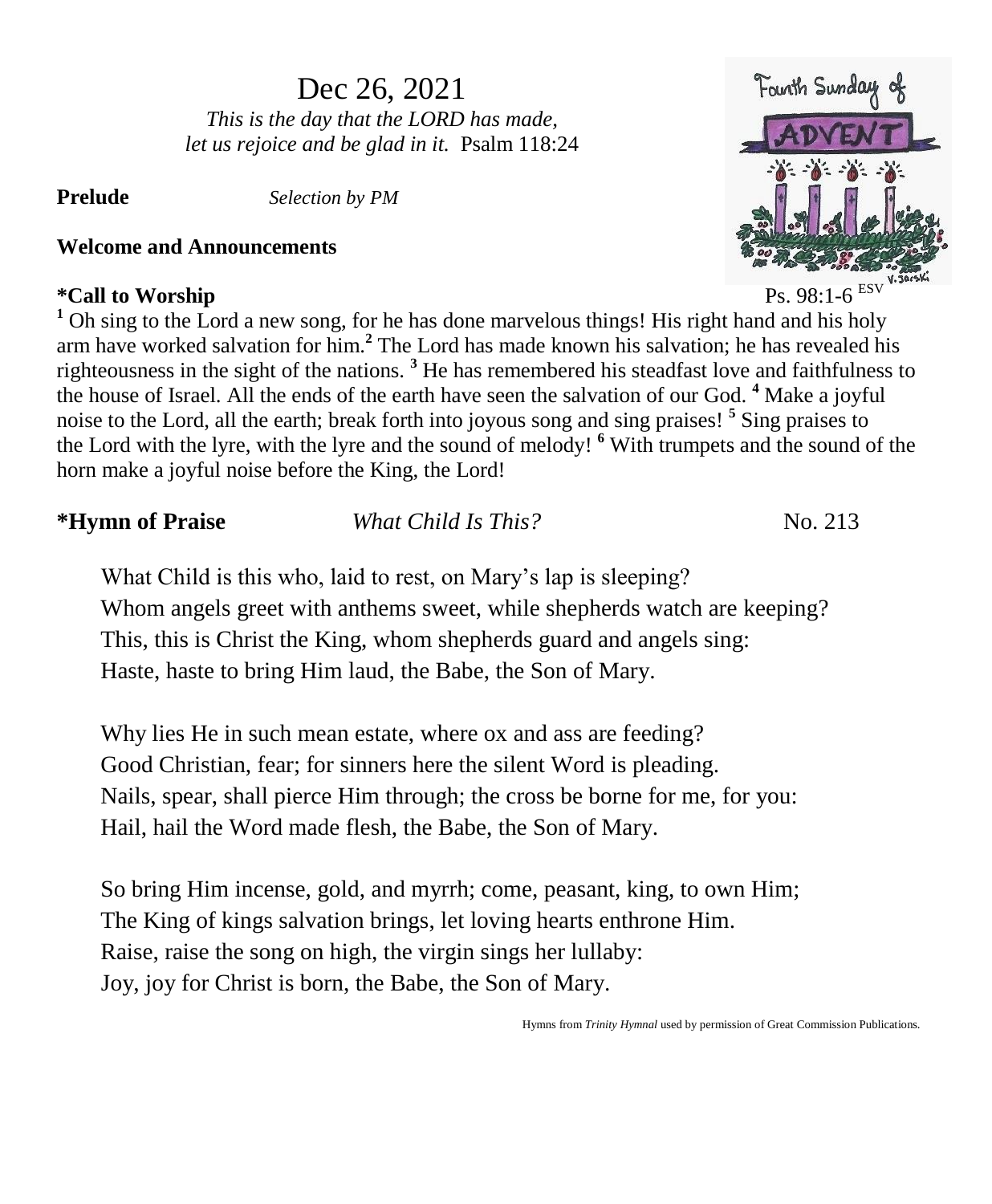**Scripture Reading Luke 2:1-21** 

ESV (Pew pg. 857/LP pg.1069)

## **Prayer of Confession**

Our Heavenly Father, we acknowledge and confess before your holy majesty that we are poor sinners, conceived and born in guilt and in corruption, prone to do evil, unable of ourselves to do any good who, by reason of our depravity, transgress without end your holy commandments. Therefore, we have drawn upon ourselves, by your just sentence, condemnation, and death.

Our Father, with heartfelt sorrow, we repent and deplore our offenses. We condemn ourselves and our evil ways, with true penitence, asking that your grace may relieve our distress. Be pleased to have compassion on us, for the sake of your Son Jesus Christ our Lord. And in removing our guilt and our pollution, grant us the daily increase of the grace of your Holy Spirit, that acknowledging from our inmost heart our own unrighteousness, we may be touched with sorrow that shall work true repentance, and that your Holy Spirit, mortifying sin within us, may produce the fruits of holiness and righteousness well pleasing in your sight. Through Jesus Christ our Lord. Amen.

# **Assurance of Pardoning Grace**

Ps. 98:7-9 ESV

<sup>7</sup> Let the sea roar, and all that fills it; the world and those who dwell in it! <sup>8</sup> Let the rivers clap their hands; let the hills sing for joy together **<sup>9</sup>** before the Lord, for he comes to judge the earth. He will judge the world with righteousness, and the peoples with equity.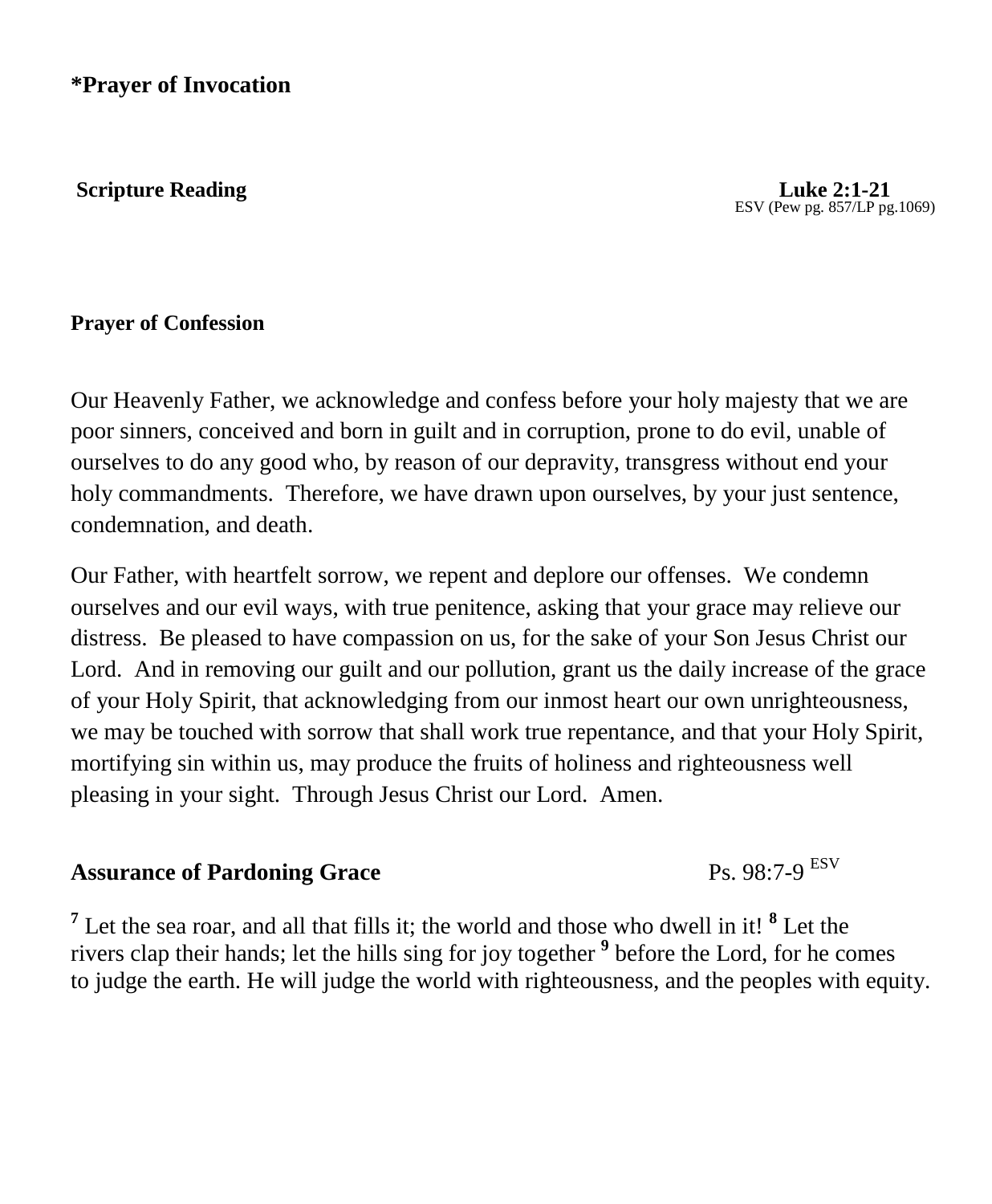Angels from the realms of glory, wing your flight o'er all the earth; Ye who sang creation's story, now proclaim Messiah's birth. **Refrain**: Come and worship, come and worship, worship Christ, the newborn King.

Shepherds, in the field abiding, watching o'er your flocks by night, God with man is now residing, yonder shines the infant light: **Refrain**

Sages, leave your contemplations, brighter visions beam afar; Seek the great Desire of nations; ye have seen His natal star. **Refrain**

Saints, before the altar bending, watching long in hope and fear; Suddenly the Lord, descending, in His temple shall appear. **Refrain**

All creation, join in praising God, the Father, Spirit, Son, Evermore your voices raising to th'eternal Three in One. **Refrain**

Hymns from *Trinity Hymnal* used by permission of Great Commission Publications.

### **WSC 79-80**

# **Q. 79. Which is the tenth commandment?**

A. The tenth commandment is, Thou shalt not covet thy neighbor's house, thou shalt not covet thy neighbor's wife, nor his manservant, nor his maidservant, nor his ox, nor his ass, nor anything that is thy neighbor's.

# **Q. 80. What is required in the tenth commandment?**

A. The tenth commandment requireth full contentment with our own condition, with a right and charitable frame of spirit toward our neighbor, and all that is his.

### **Prayer of Intercession**

### \***Doxology** No. 731

Praise God, from Whom all blessings flow; Praise Him, all creatures here below; Praise Him above, ye heav'nly host; Praise Father, Son, and Holy Ghost. Amen.

**Offering** *Selection by PM*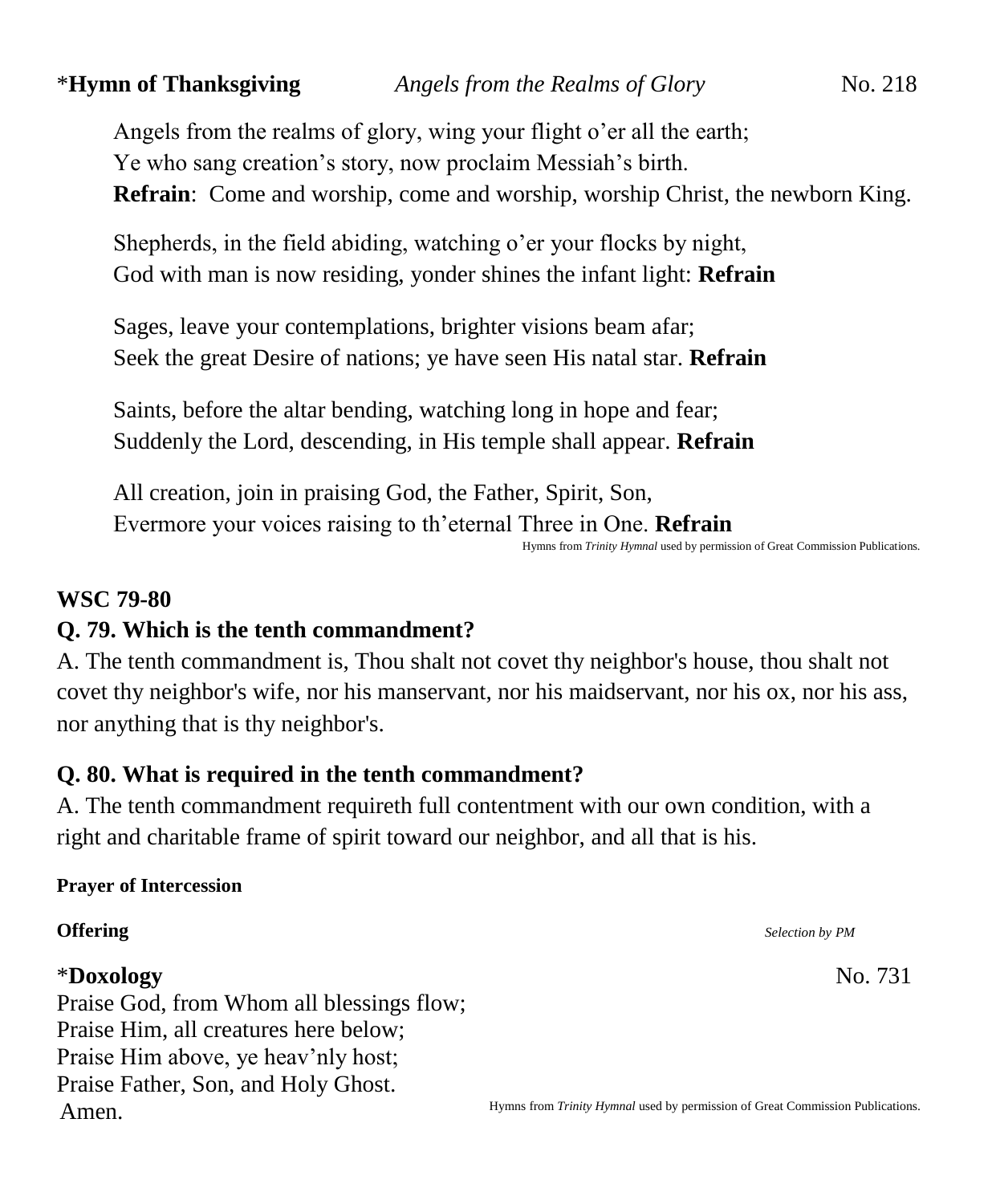Once in royal David's city stood a lowly cattle shed, where a mother laid her baby in a manger for His bed: Mary was that mother mild, Jesus Christ her little child.

He came down to earth from heaven who is God and Lord of all, and His shelter was a stable, and His cradle was a stall: with the poor, and mean, and lowly, lived on earth our Savior holy.

And through all His wondrous childhood He would honor and obey, love and watch the lowly maiden in whose gentle arms He lay: Christian children all must be mild, obedient, good as He.

And our eyes at last shall see Him, through His own redeeming love; for that child so dear and gentle is our Lord in heav'n above, and He leads His children on to the place where He is gone.

Not in that poor lowly stable, with the oxen standing by, we shall see Him, but in heaven, set at God's right hand on high; when like stars His children crowned all in white shall wait around.

Hymns from *Trinity Hymnal* used by permission of Great Commission Publications.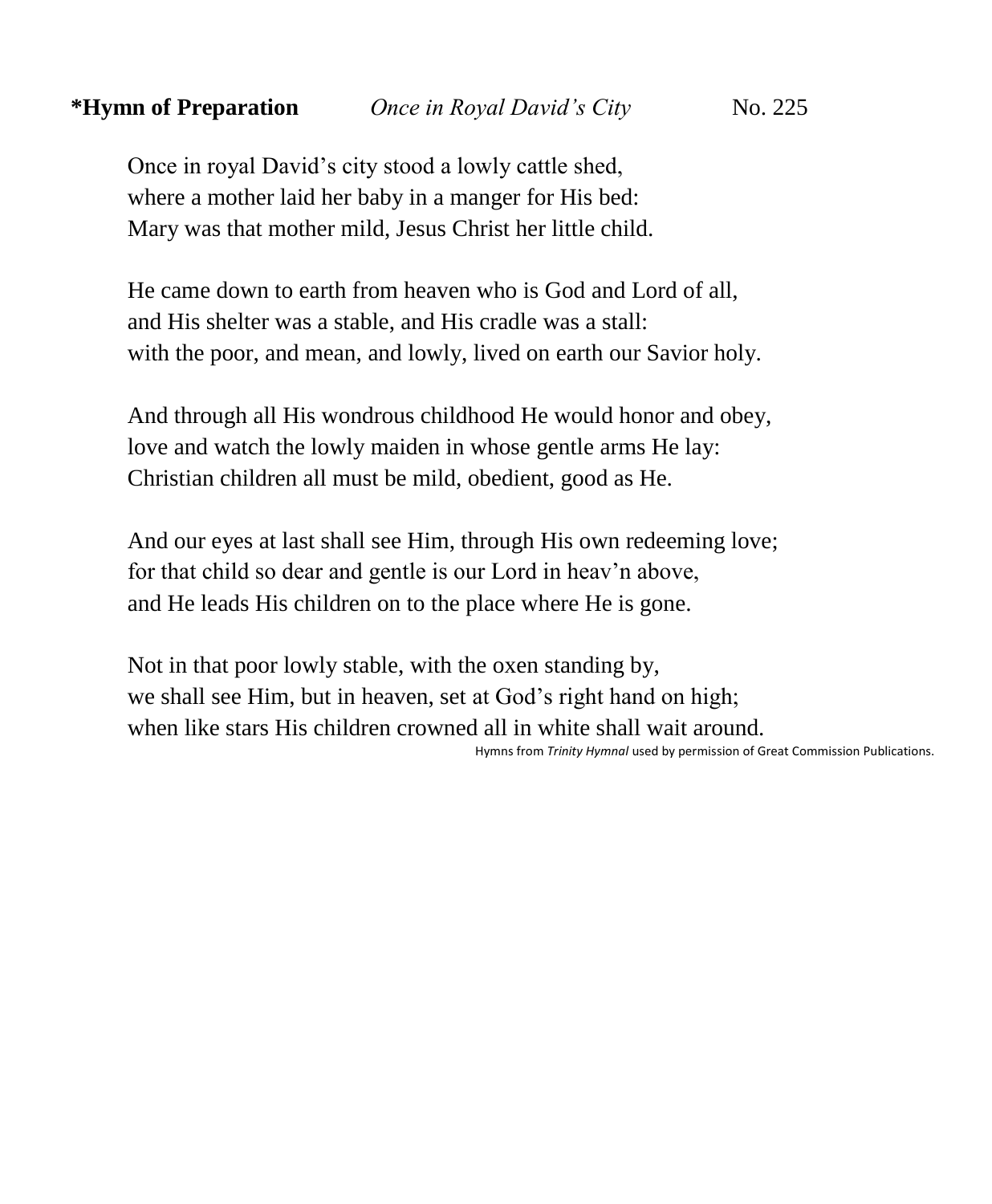ESV (Pew pg. 45/LP pg. 56)

- 1. A Condescending God
- 2. A Revealing God
- 3. A Sustaining God
- 4. An Atoning God

Questions:

- 1. What does it mean that God condescends to our level? Why does he do this?
- 2. How do Genesis 1 and 2 show us what we were created for? Why is this important? And how do we help to recapture this 'reason for being' in our world today?
- 3. If you have a good study Bible look up the "the bread of the Presence" in Exodus 25:23-30. What did the bread signify to Israel? How does this bring us comfort today?
- 4. You've heard it said that 'beauty is in the eye of the beholder'. Does Psalm 27, however, lead us in a less individualized understanding of 'beauty'? And if so, how is God our ultimate standard of 'that which is beautiful'? How can we teach this to our daughters?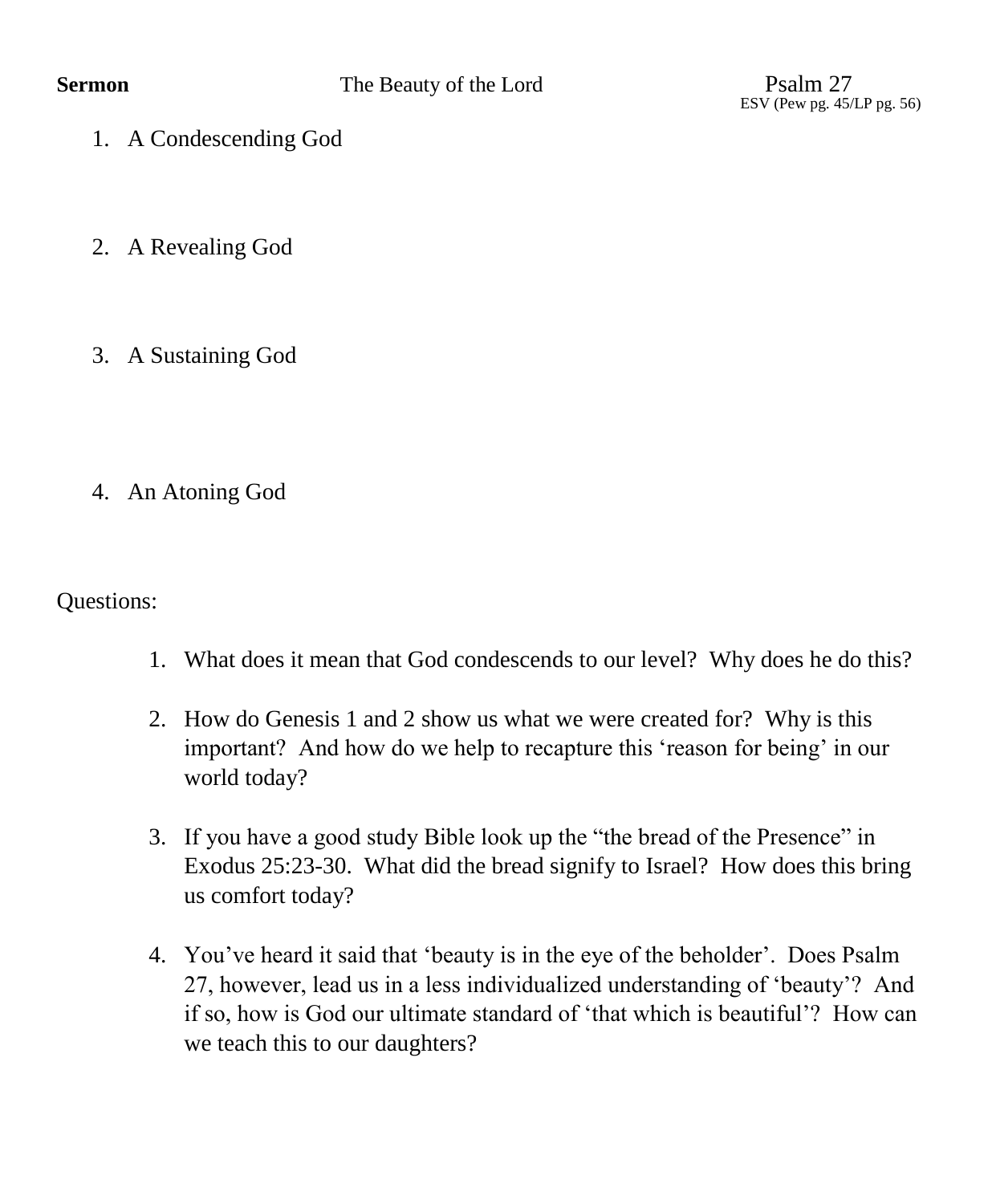Angels we have heard on high sweetly singing o'er the plains, and the mountains in reply echo back their joyous strains. Refrain: Gloria, in excelsis Deo! Gloria, in excelsis Deo!

Shepherds, why this jubilee? Why your joyous strains prolong? Say what may the tidings be, which inspire your heavenly song? Refrain: Gloria, in excelsis Deo! Gloria, in excelsis Deo!

Come to Bethlehem and see Him whose birth the angels sing; Come, adore on bended knee, Christ the Lord, the newborn King. Refrain: Gloria, in excelsis Deo! Gloria, in excelsis Deo!

Hymns from *Trinity Hymnal* used by permission of Great Commission Publications.

### **\*Benediction**

### **\*Gloria Patri** No. 735

Glory be to the Father, and to the Son, and to the Holy Ghost; as it was in the beginning, is now, and ever shall be, world without end. Amen, amen.

Hymns from *Trinity Hymnal* used by permission of Great Commission Publications.

# **Postlude** *Selection by PM*

**\* Congregation:** Please stand as able.

**Piano** Paige Mecyssine **Intercessory Prayer** Andrew Gretzinger